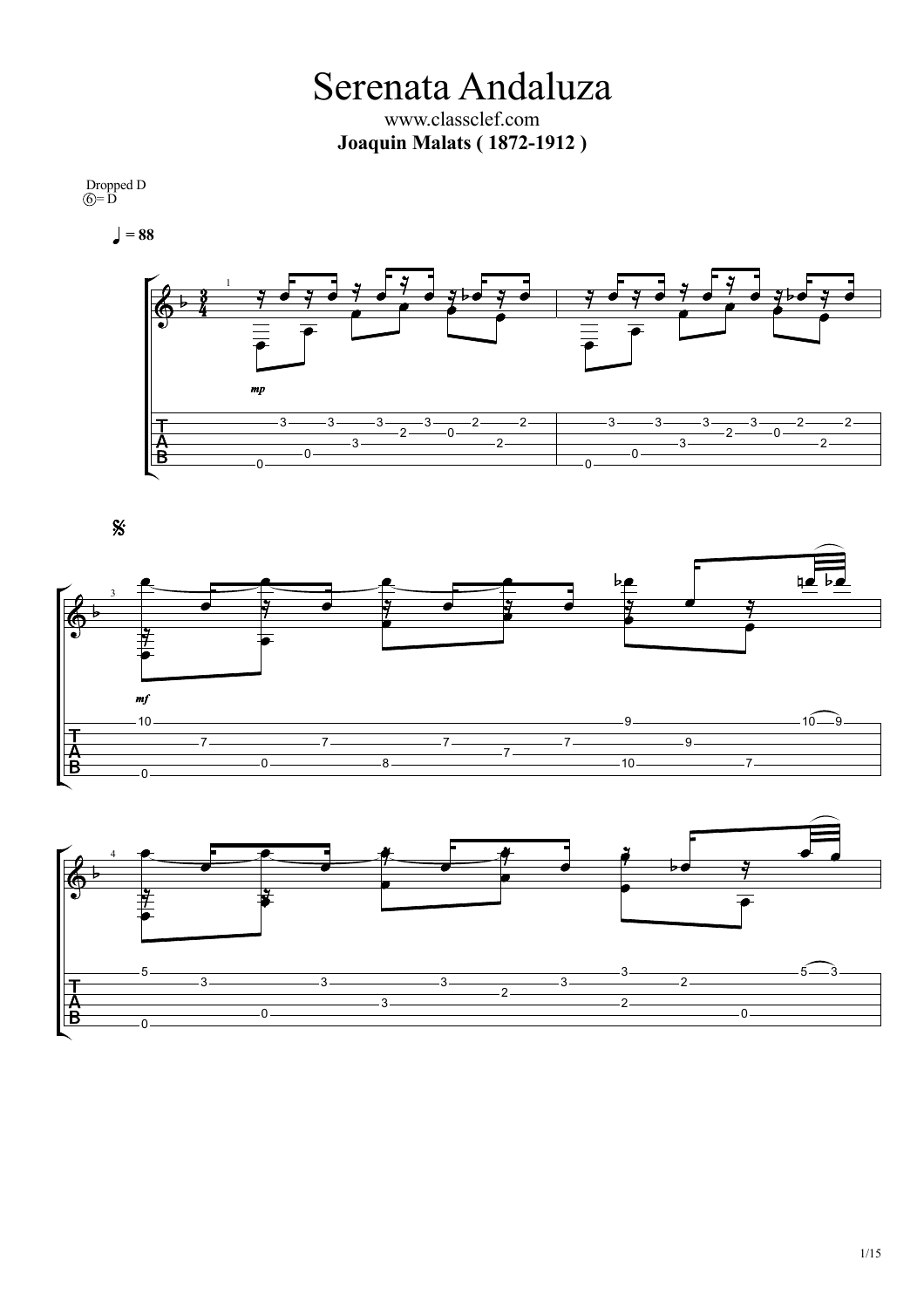







2/15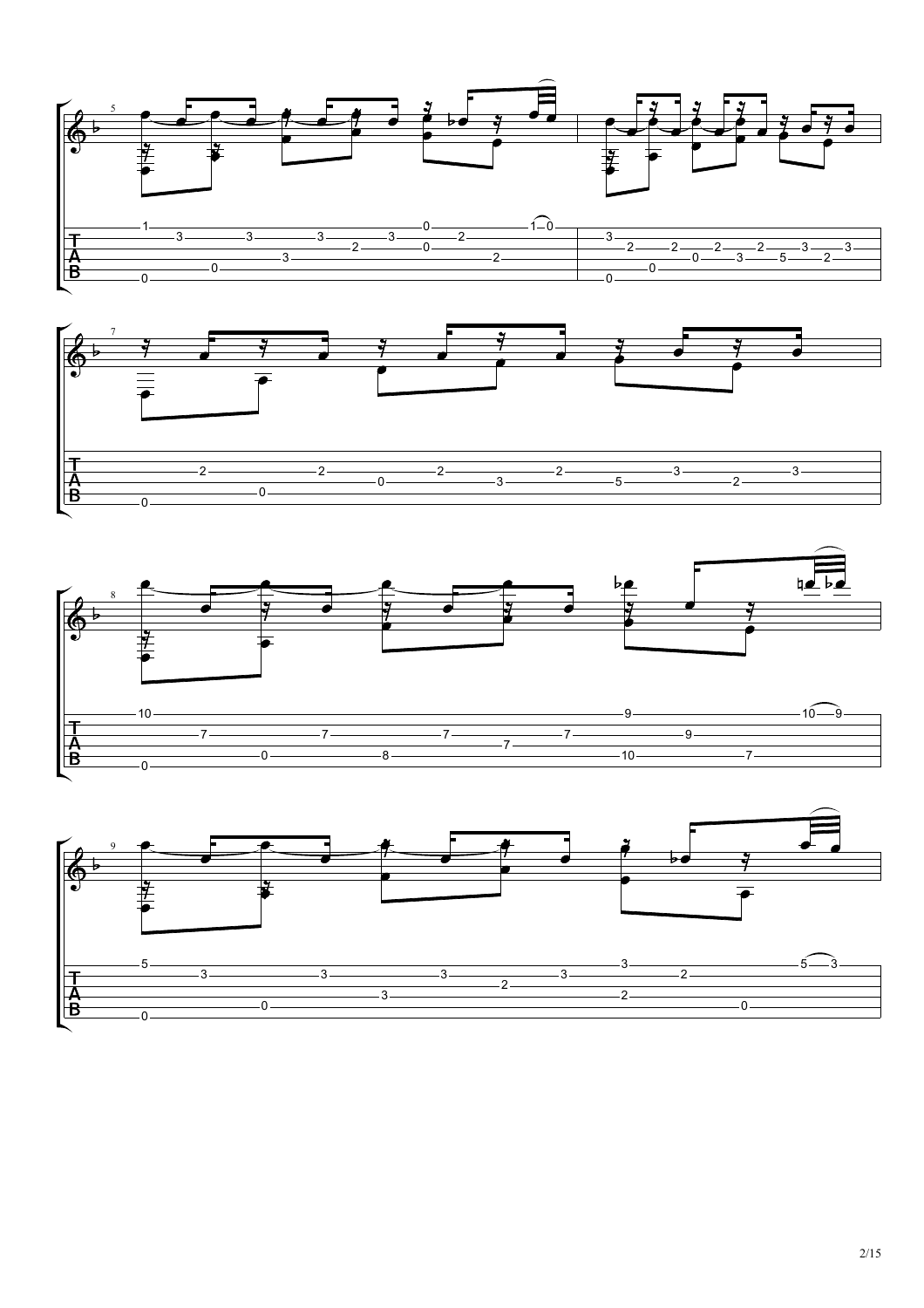





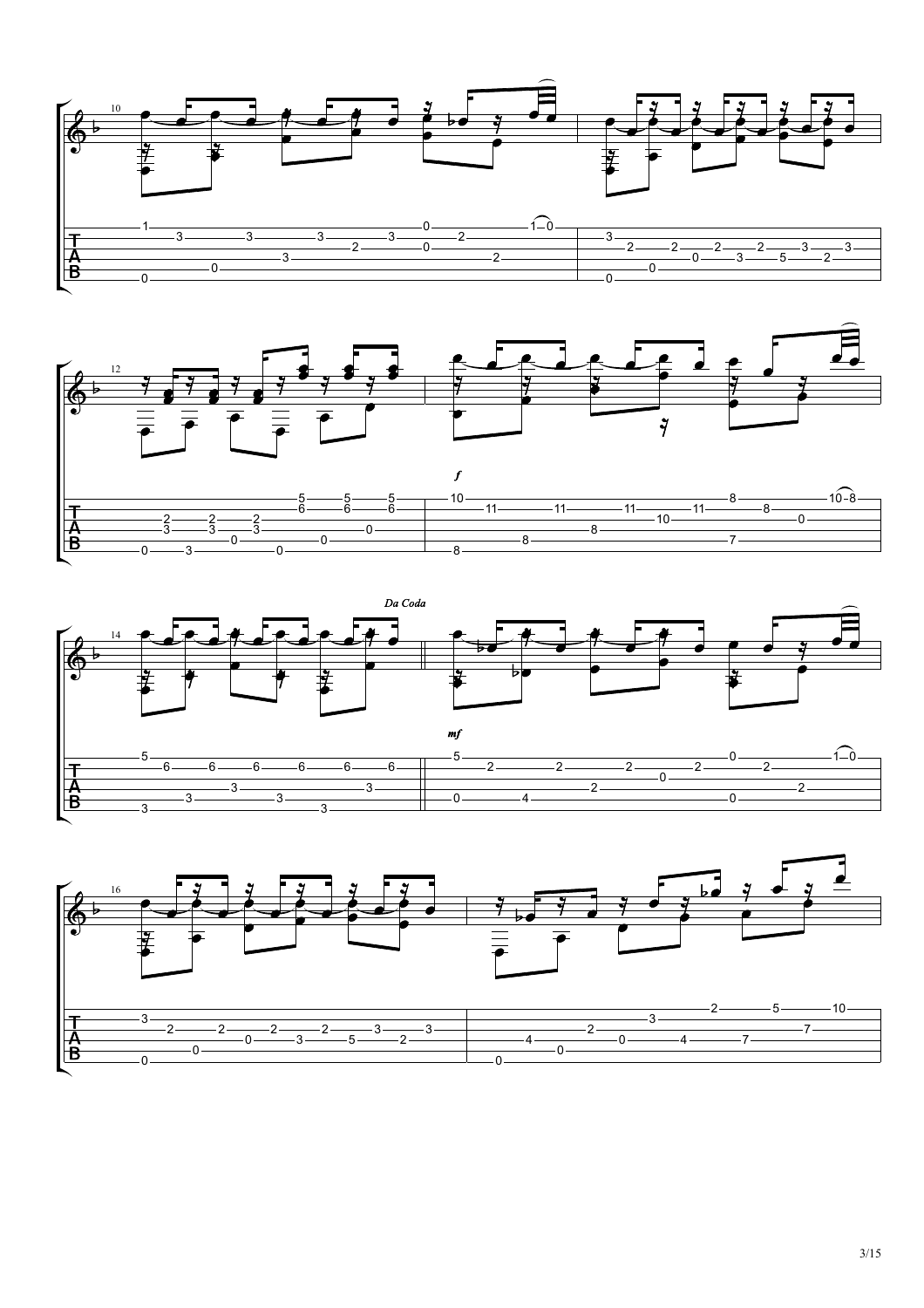





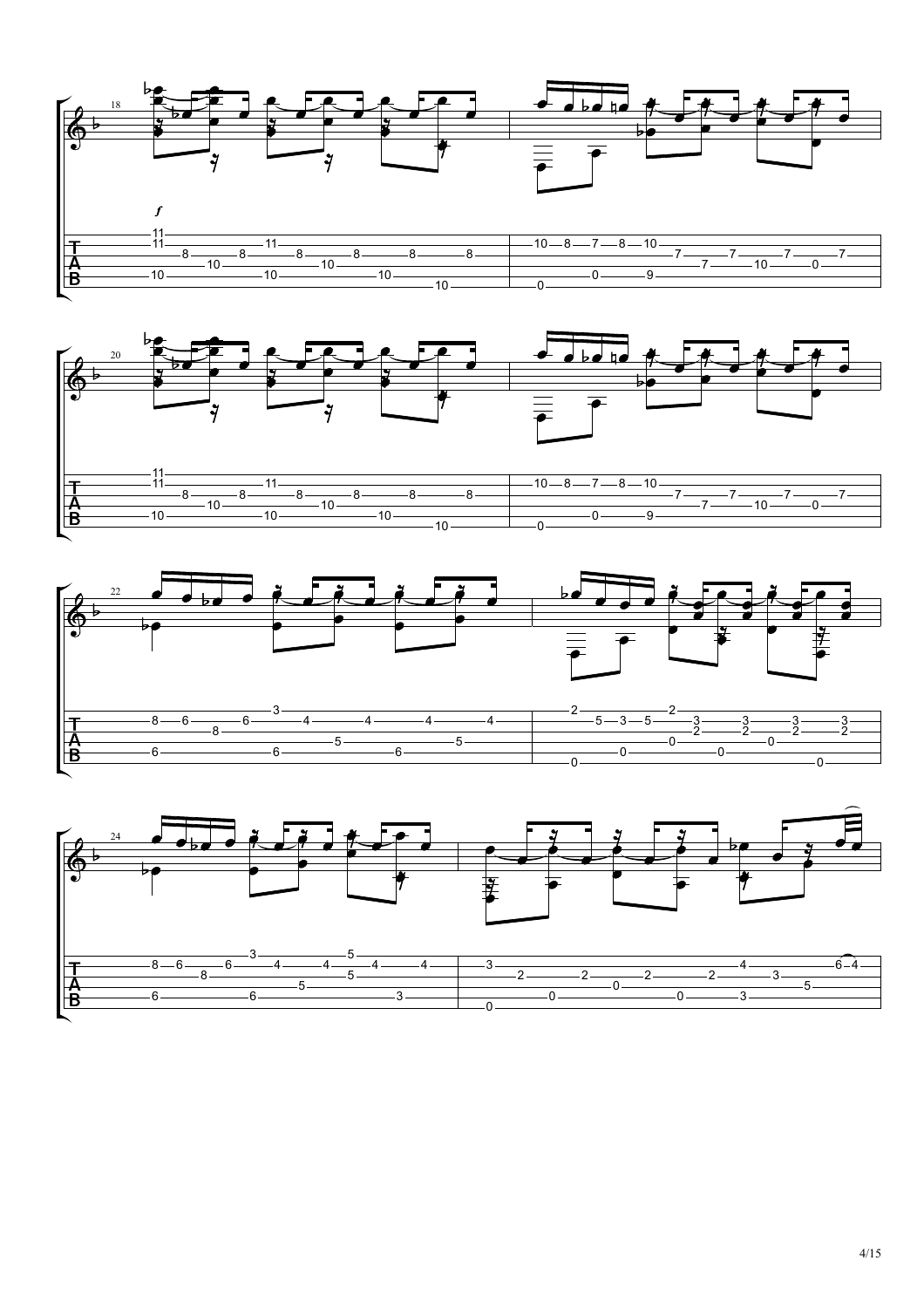





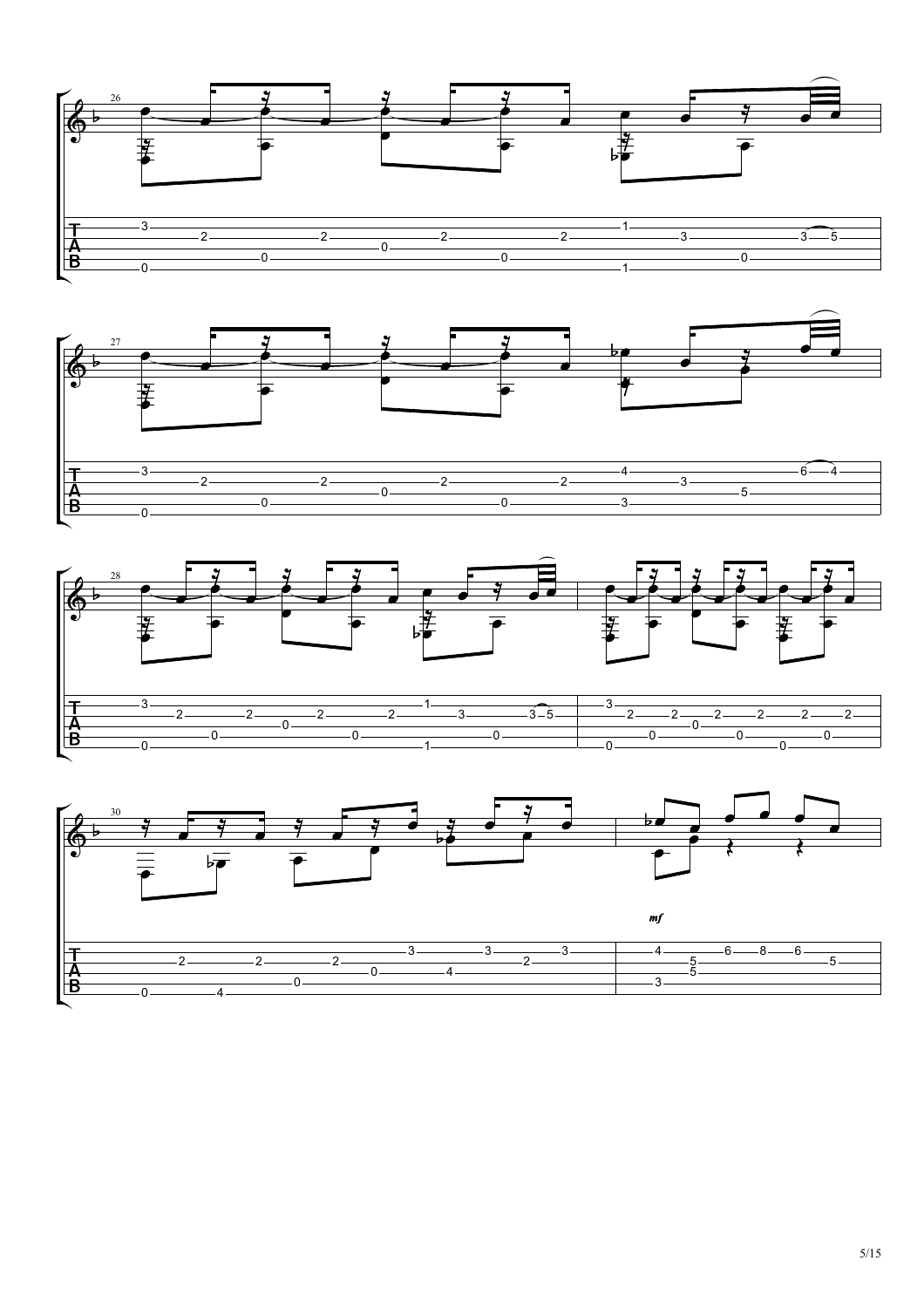





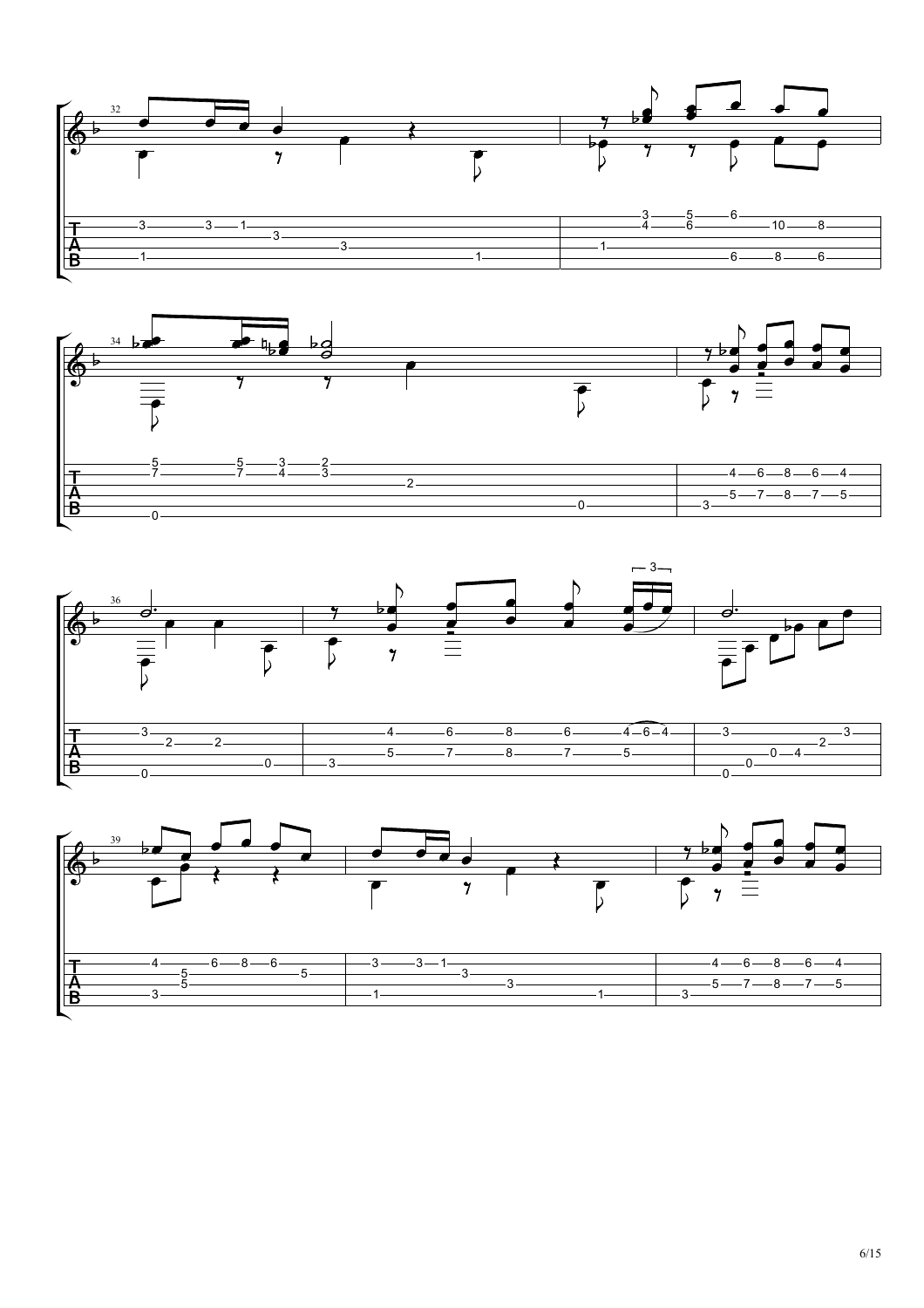





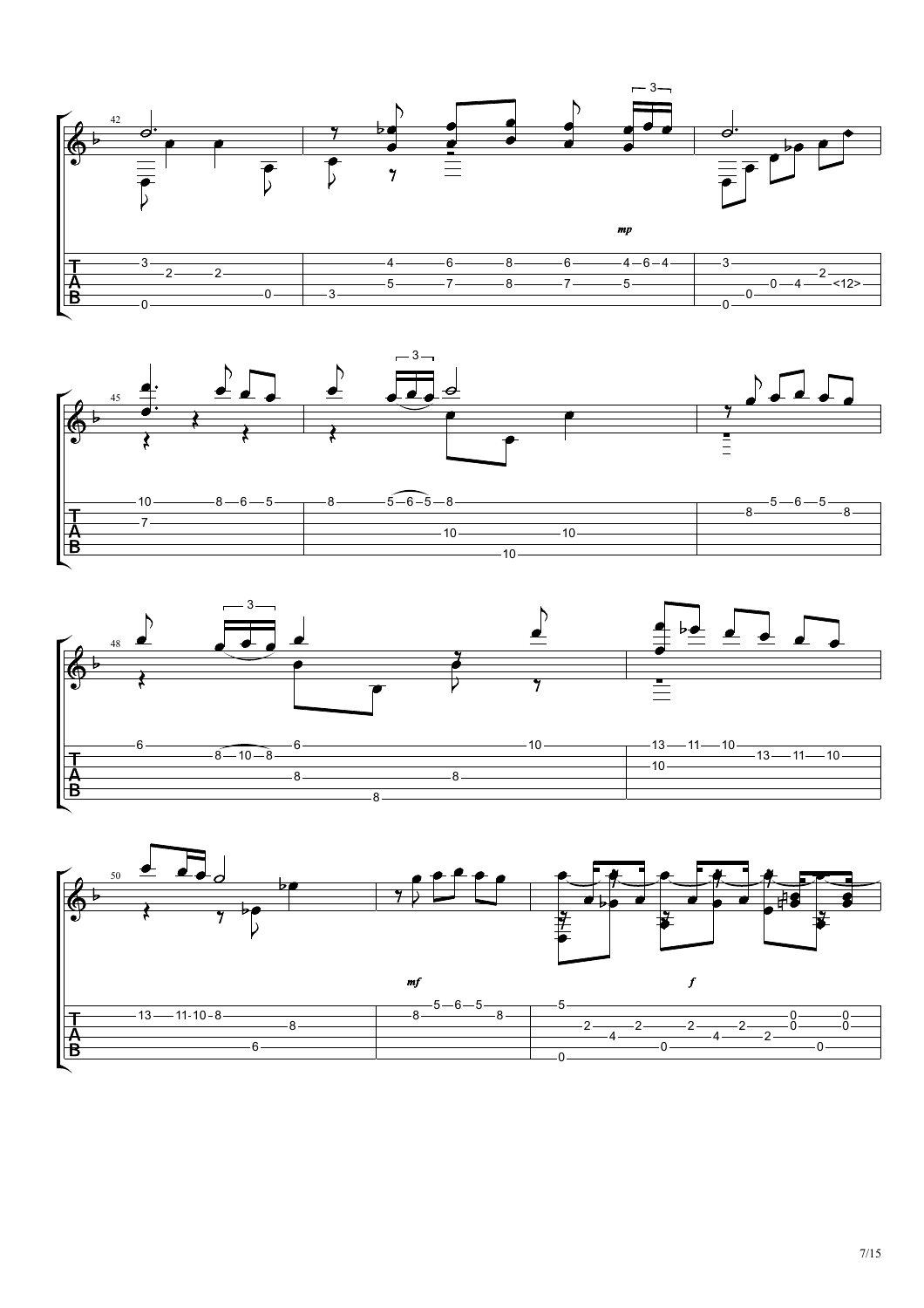





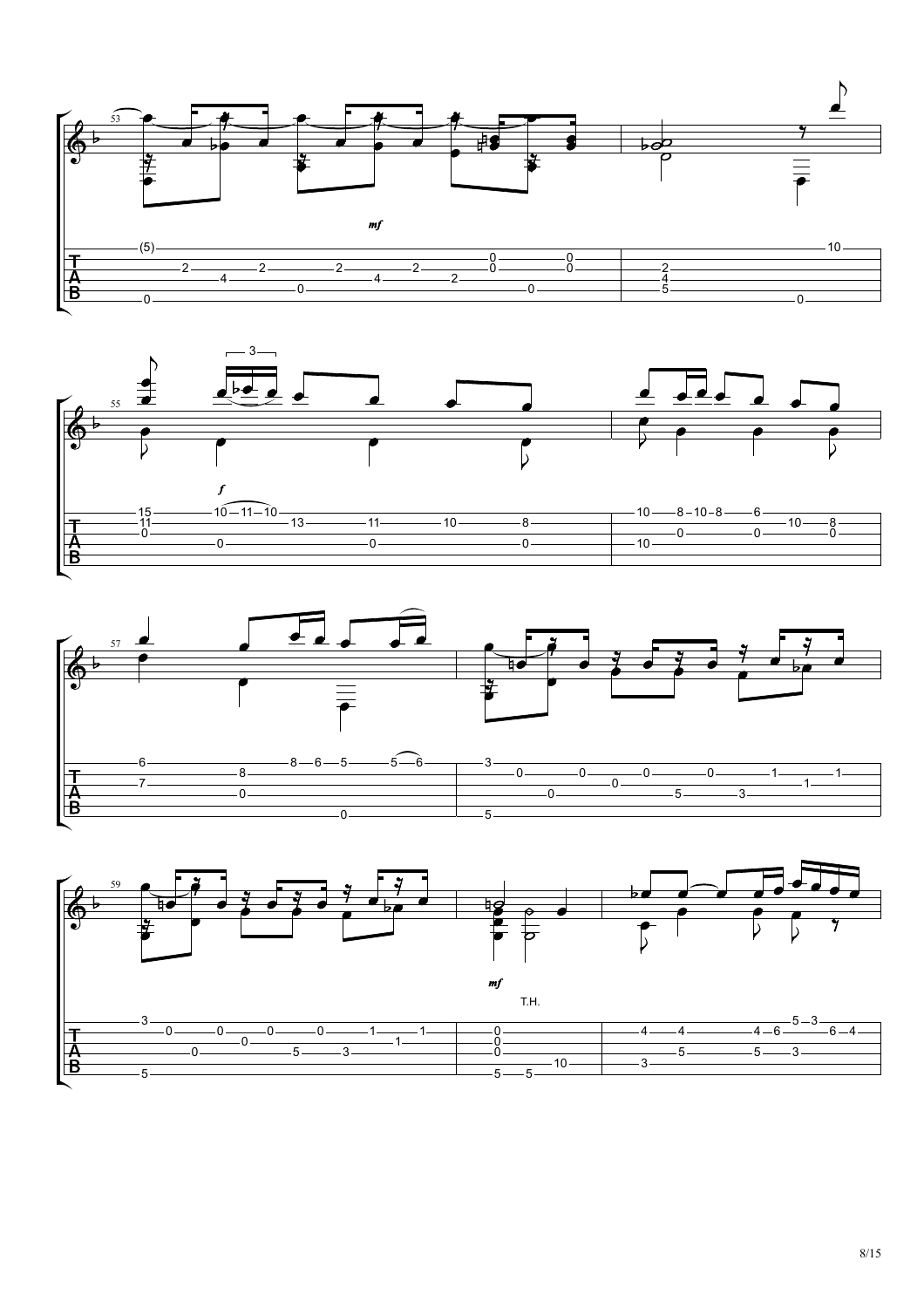





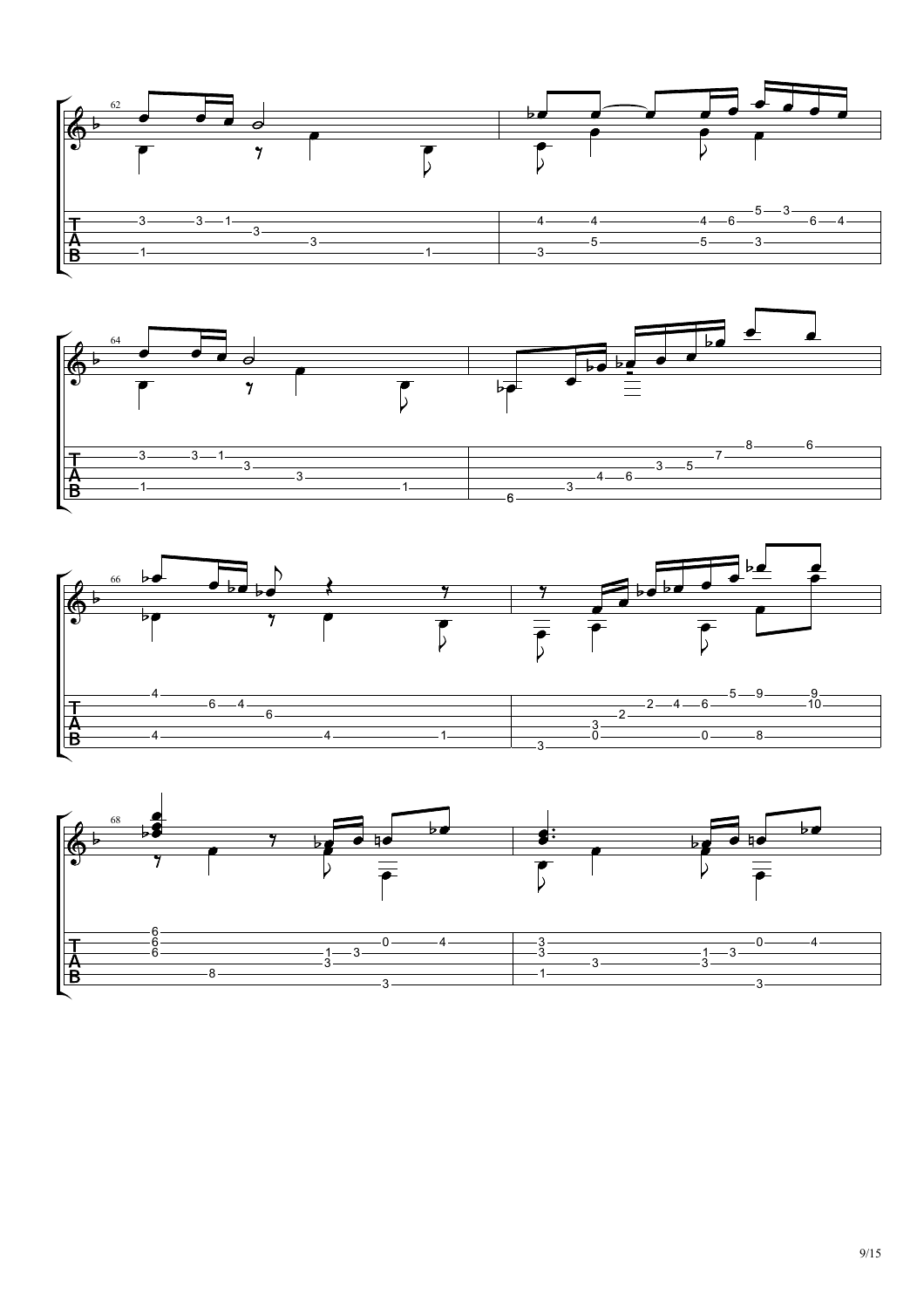







10/15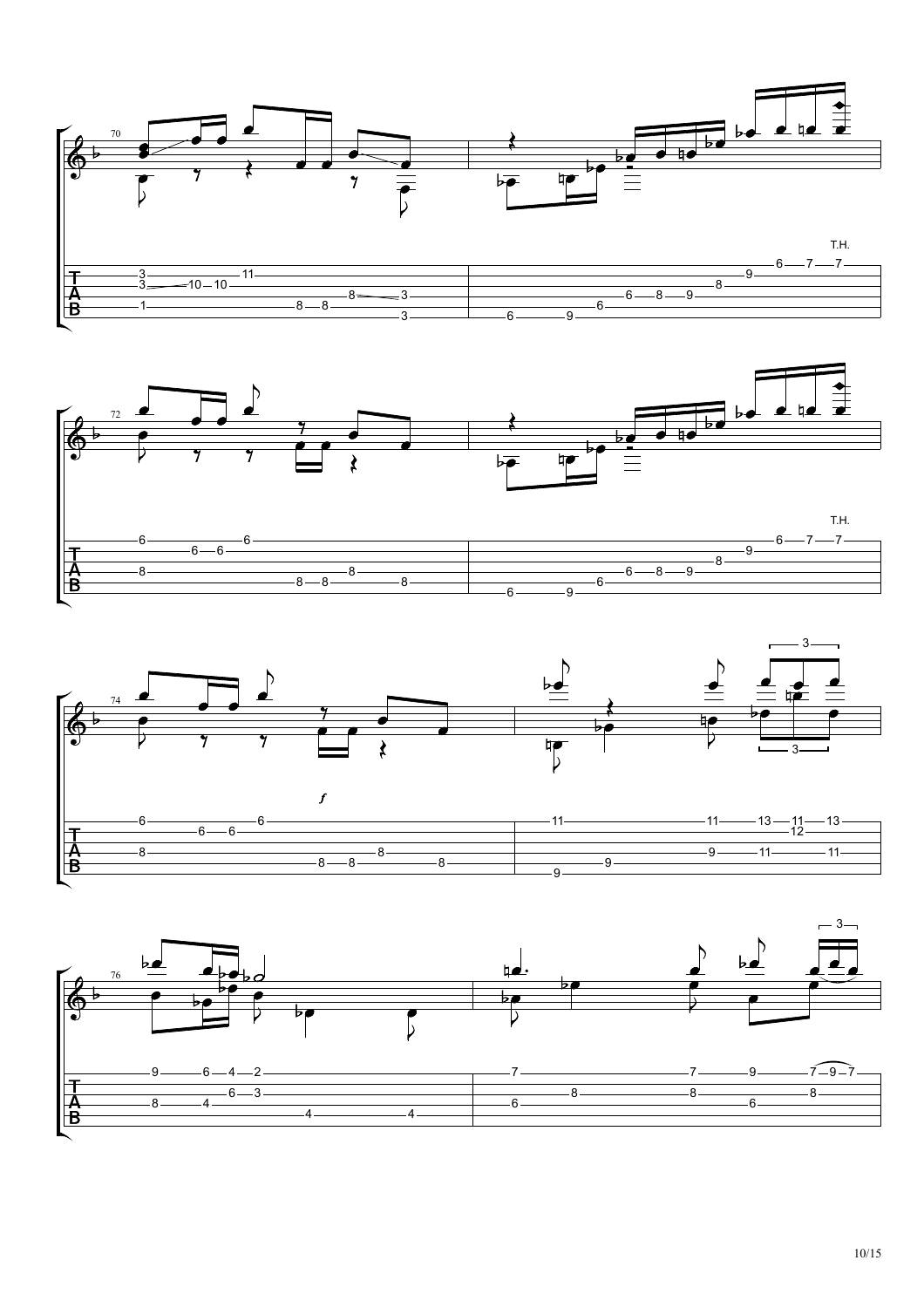





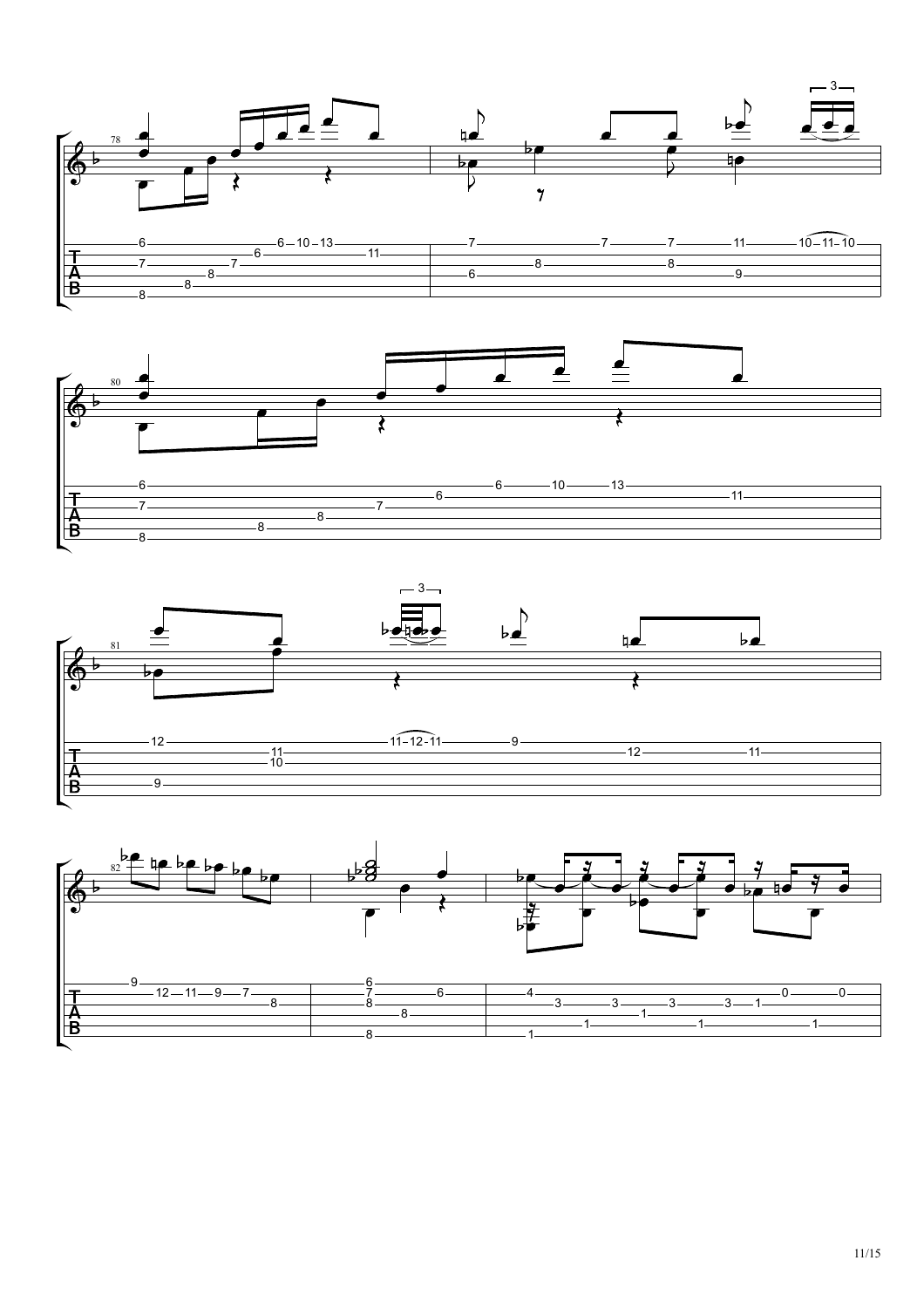





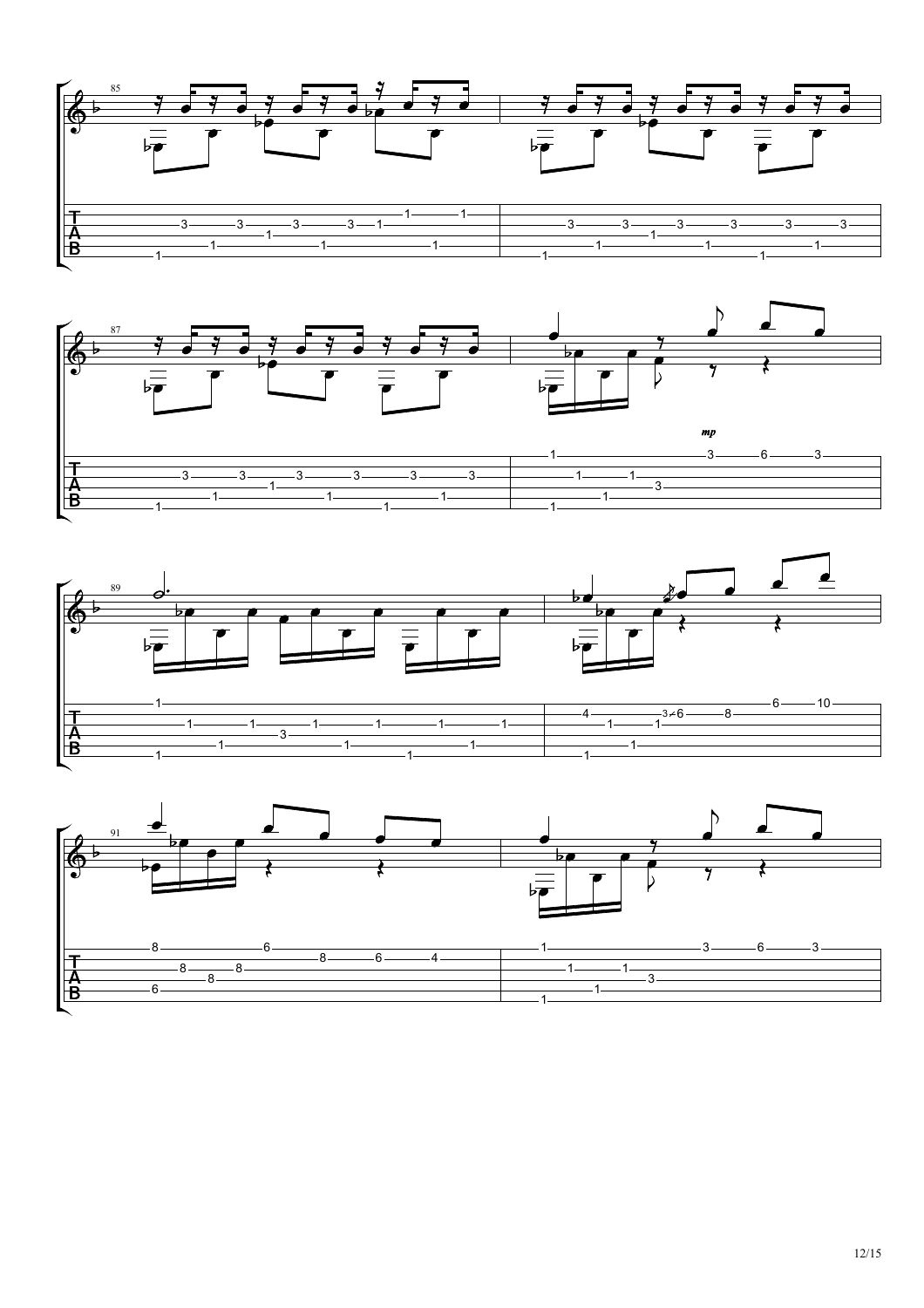





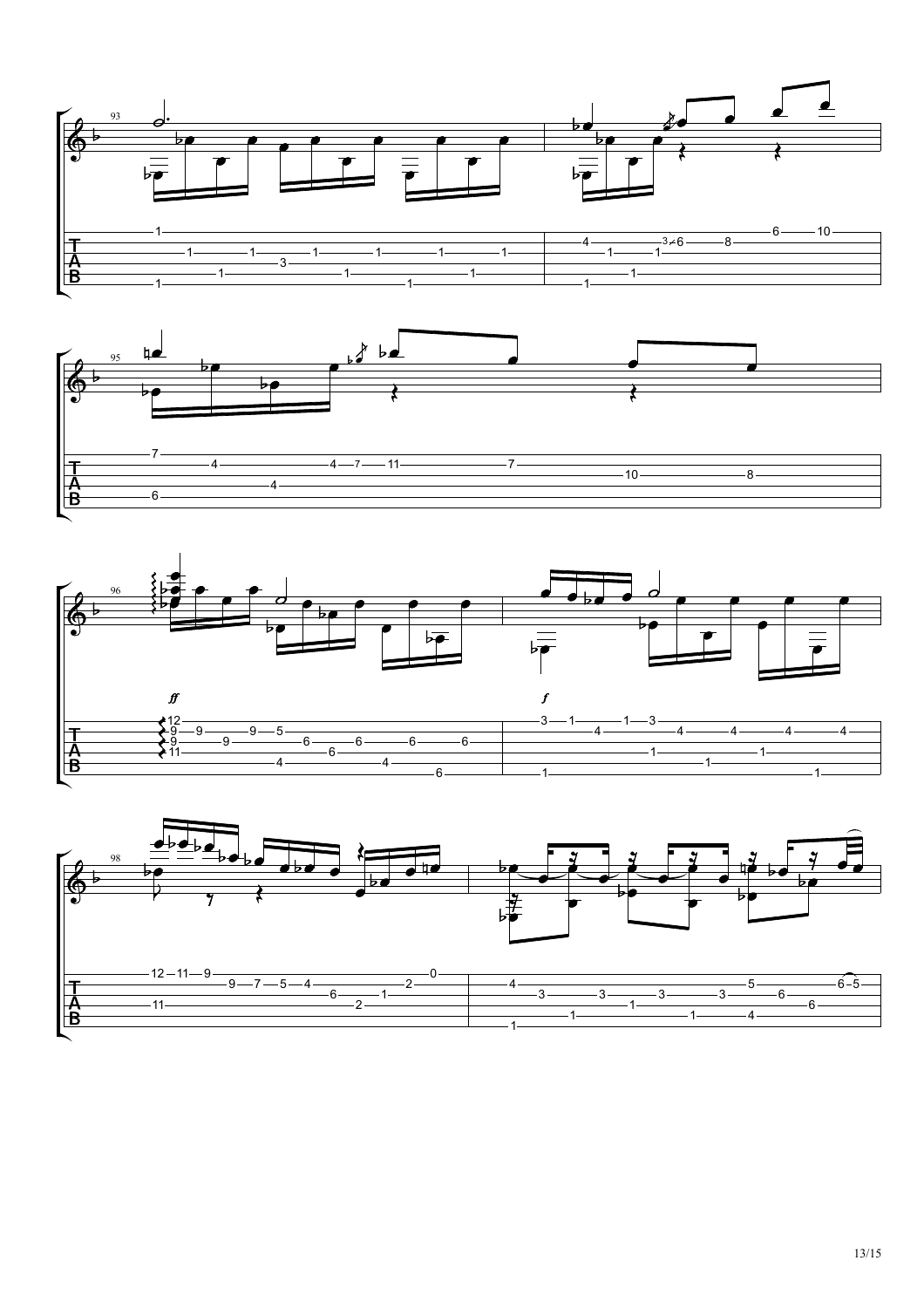



D.S. al Coda



 $\ddot{\Theta}$   $\rightarrow$   $\Box$  $\mathbf{J}$  $\overline{\phantom{a}}$  $\boldsymbol{m}p$   $-5$   $-2$  $\frac{0}{0}$  $0 \rightarrow$  $\frac{1}{-0}$  - 2 - $2 \frac{\cdot}{\cdot}$   $2 \frac{\cdot}{\cdot}$   $2 \frac{\cdot}{\cdot}$  $\frac{3}{2}$  -2 - 2 - 2 2 – 0 —  $-$  –  $-$  2 –  $2 - 2 - 2 - 2$  2 2 $-0$  $4 \overline{\phantom{1}}^{2}$  $\overline{0}$   $\overline{\phantom{0}}$   $\overline{\phantom{0}}$   $\overline{\phantom{0}}$   $\overline{\phantom{0}}$   $\overline{\phantom{0}}$   $\overline{\phantom{0}}$   $\overline{\phantom{0}}$   $\overline{\phantom{0}}$   $\overline{\phantom{0}}$   $\overline{\phantom{0}}$   $\overline{\phantom{0}}$   $\overline{\phantom{0}}$   $\overline{\phantom{0}}$   $\overline{\phantom{0}}$   $\overline{\phantom{0}}$   $\overline{\phantom{0}}$   $\overline{\phantom{0}}$   $\overline{\phantom{$ 

 $-0$   $-4$ 

14/15

 $\overline{0}$  0 -

 $0 \longrightarrow \qquad \qquad$ 

 $0 \longrightarrow 0$ 

 $-0$   $0$   $-$